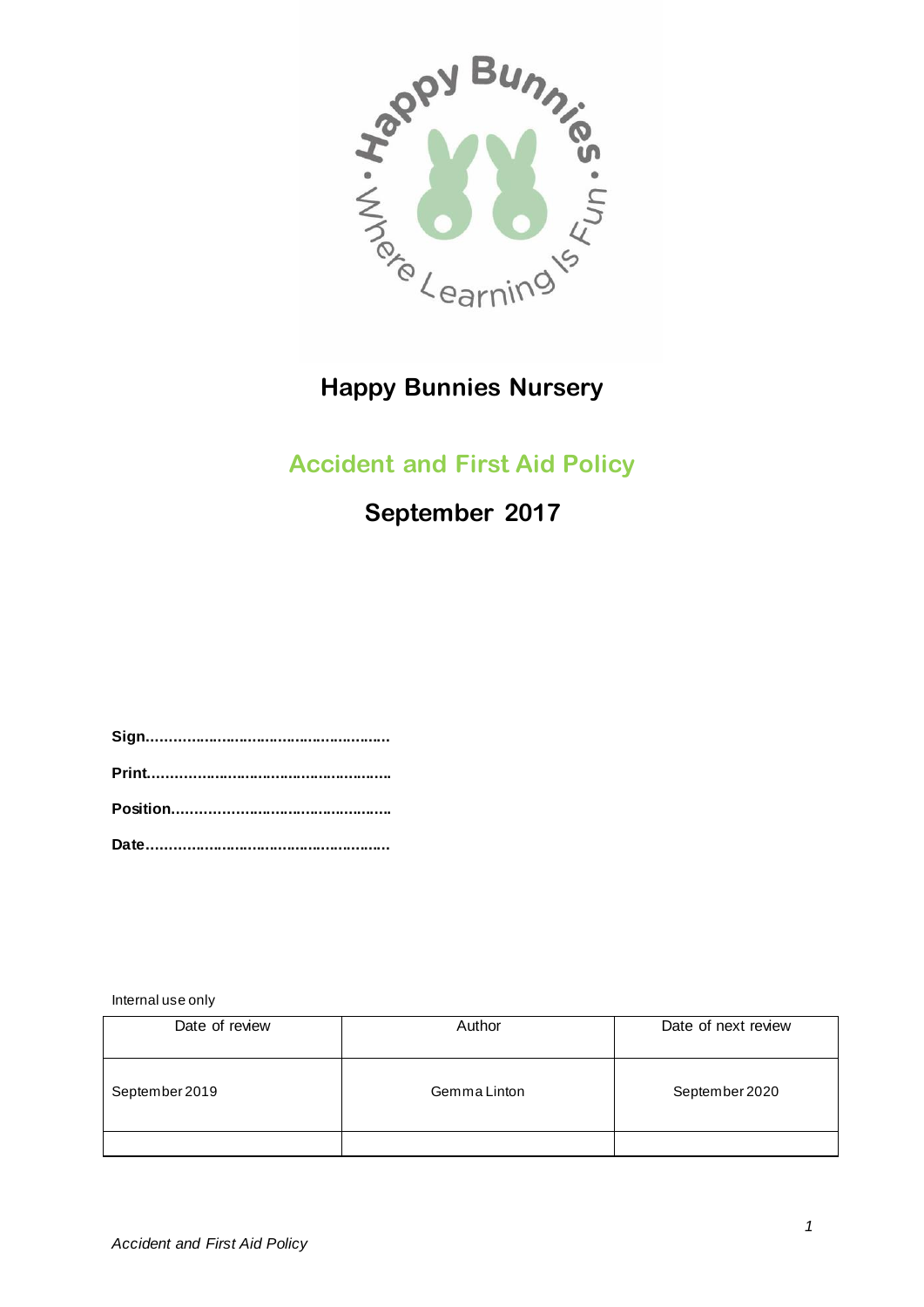## **Accident and First Aid Policy**

At Happy Bunnies we aim to protect children at all times. We recognise that accidents or incidents may sometimes occur. We follow this policy and procedure to ensure all parties are supported and cared for when accidents or incidents happen; and that the circumstances of the accident or incident are reviewed with a view to minimising any future risks.

#### **Accidents**

Location of accident forms:

#### **Main Office (children's records cabinet)**

## **On top of first aid cupboard, Main office (staff and visitors)**

#### **Blank accident/ incident forms are readily available in each room's designated paperwork file**

- The person responsible for reporting accidents, incidents or near misses is the member of staff who saw the incident or was first to find the child where there are no witnesses. They must record it on an Accident Form and report it to the Nursery Manager. Other staff who have witnessed the accident may also countersign the form and, in more serious cases, provide a statement. In case of a serious accident CCTV will be watched back before the accident form is completed. This should be done as soon as the accident is dealt with, whilst the details are still clearly remembered. Parents must be shown the Accident Report, informed of any first aid treatment given and asked to sign it as soon as they collect their child
- The nursery manager reviews the accident forms weekly for patterns, e.g. one child having a repeated number of accidents, a particular area in the nursery or a particular time of the day when most accidents happen. Any patterns will be investigated by the nursery manager and all necessary steps to reduce risks are put in place
- The nursery manager will report serious accidents to the registered persons for investigation for further action to be taken (i.e. a full risk assessment or report under Reporting of Injuries, Diseases and Dangerous Occurrences Regulations (RIDDOR))
- The Accident File will be kept for at least 21 years and three months
- Where medical attention is required, a senior member of staff will notify the parent(s) as s oon as possible whilst caring for the child appropriately
- Where medical treatment is required the nursery manager will follow the insurance company procedures, which may involve informing them in writing of the accident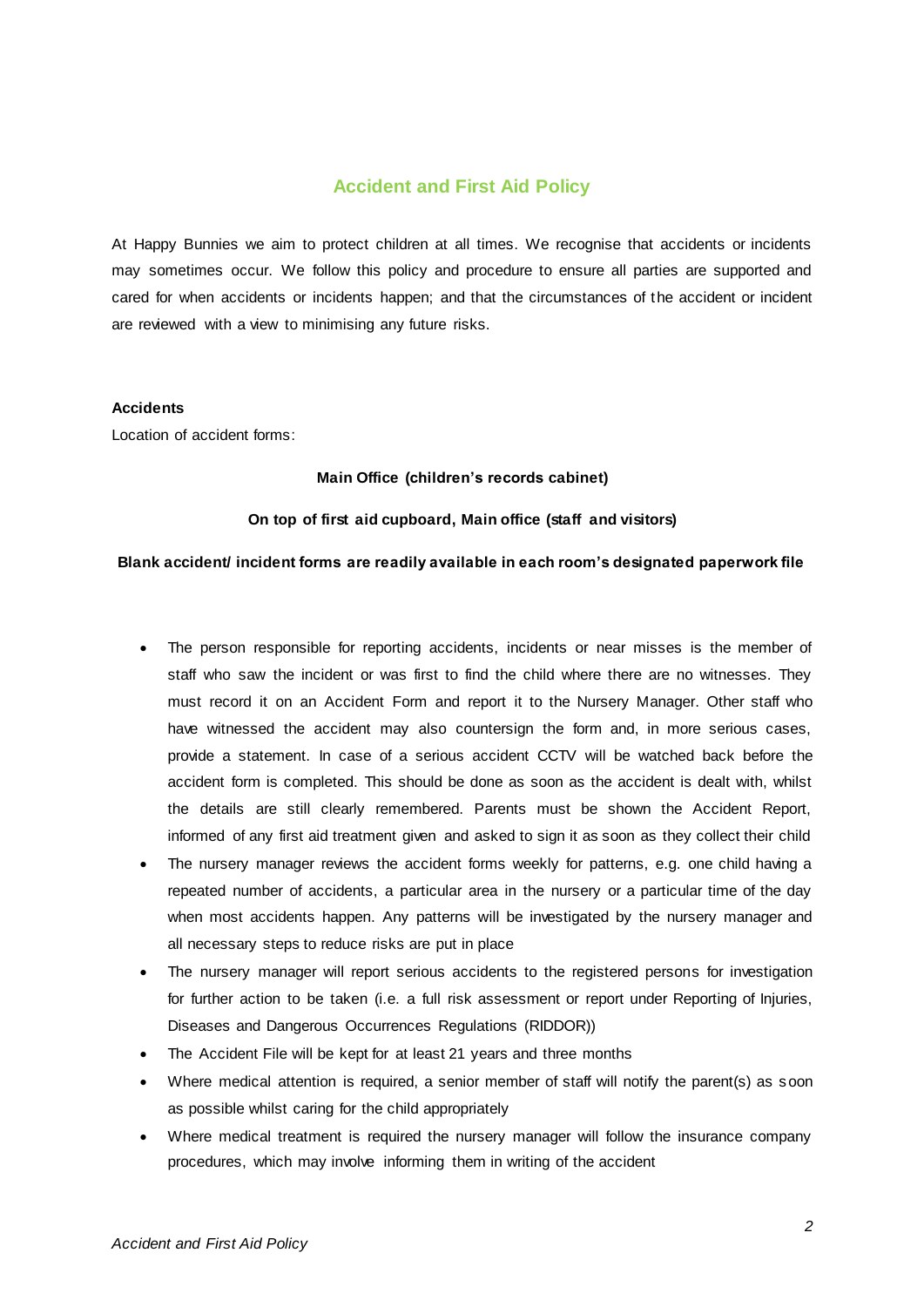The nursery manager/registered provider will report any accidents of a serious nature to Ofsted and the local authority children's social care team (as the local child protection agency), where necessary. Where relevant such accidents will also be reported to the local authority environmental health department or the Health and Safety Executive and their advice followed. Notification must be made as soon as is reasonably practical, but in any event within 14 days of the incident occurring.

| Organisation Registered Person                  | Jeanette Moss 07952313780                    |
|-------------------------------------------------|----------------------------------------------|
| Ofsted                                          | 0300 1231231                                 |
| Local authority environmental health department | 01744 676 338                                |
| Health and Safety Executive                     | Follow advice and contacts on www.hse.gov.uk |
| RIDDOR report form                              | http://www.hse.gov.uk/riddor/report.htm      |

## **Transporting children to hospital procedure**

The nursery manager/staff member must:

- Call for an ambulance immediately if the injury is severe. DO NOT attempt to transport the sick child in your own vehicle
- Whilst waiting for the ambulance, contact the parent(s) and arrange to meet them at the hospital
- Arrange for the most appropriate member of staff to accompany the child taking with them any relevant information such as registration forms, relevant medication sheets, medication and the child's comforter
- Redeploy staff if necessary to ensure there is adequate staff deployment to care for the remaining children. This may mean temporarily grouping the children together
- Inform a member of the management team immediately
- Remain calm at all times. Children who witness an incident may well be affected by it and may need lots of cuddles and reassurance. Staff may also require additional support following the accident.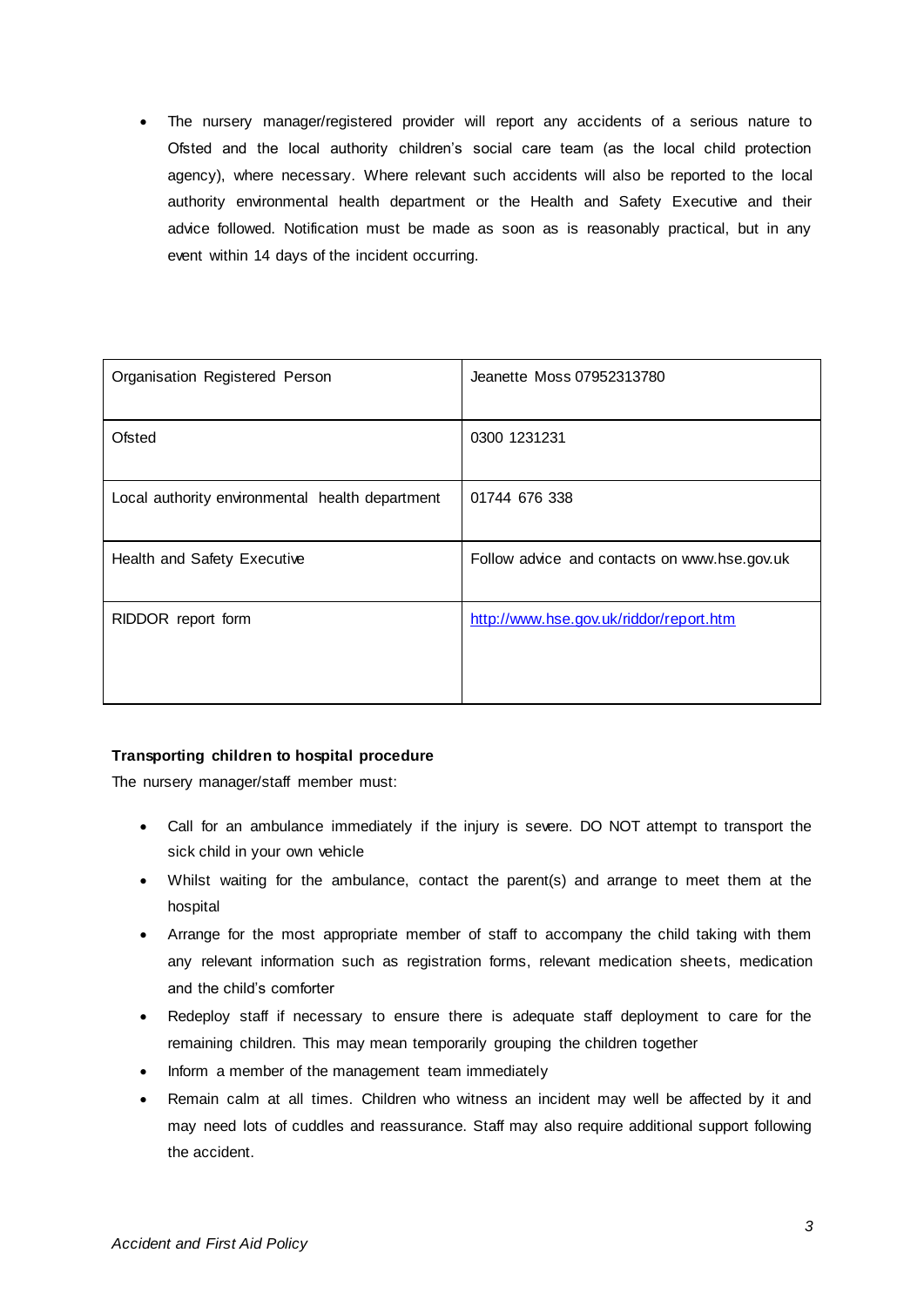#### **First aid**

The first aid boxes are located in**:**

## **The main office and the kitchen**

These are accessible at all times with appropriate content for use with children.

The appointed person responsible for first aid checks the contents of the boxes regularly and replaces items that have been used or are out of date. The appointed person is the nursery manager **Gemma Linton** 

The staff first aid box is kept **in the staff room.** This is kept out of reach of the children.

First aid boxes should only contain items permitted by the Health and Safety (First Aid) Regulations Act 1981, such as sterile dressings, bandages and eye pads. No other medical items, such as paracetamol should be kept in them.

#### **The appointed persons responsible for first aid are**

**Gemma Linton**

## **Jeanette Moss**

All nursery practitioners are trained in paediatric first aid and this training is updated every three years.

When children are taken on an outing away from our nursery, we will always ensure they are accompanied by at least one member of staff who is trained in first aid. **A first aid box is taken on all outings and a nursery permitted mobile phone.**